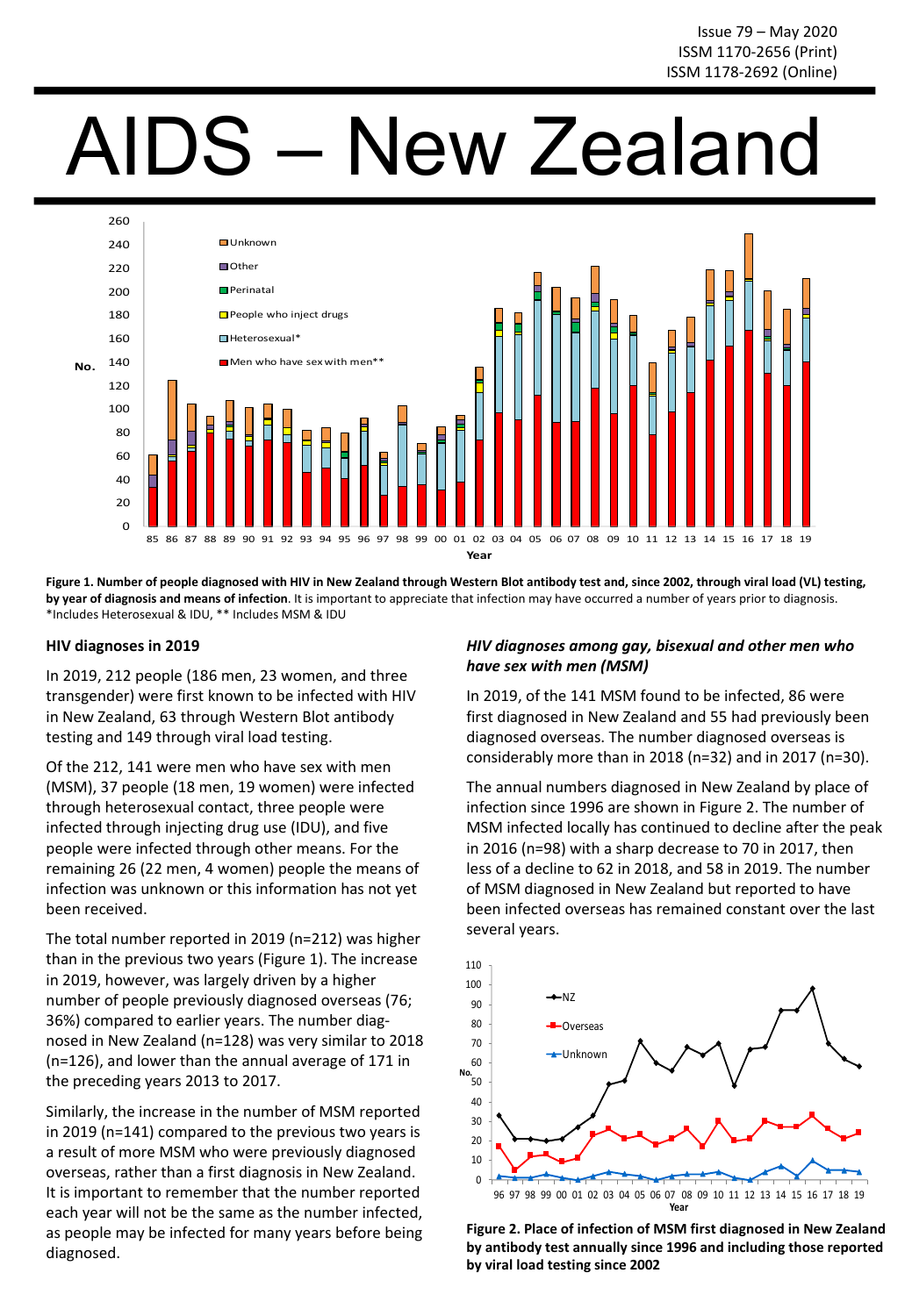The initial CD4 lymphocyte count gives an indication of the stage of HIV infection at diagnosis. Here we have limited the reporting of the initial CD4 count to those 58 MSM diagnosed and infected in New Zealand in 2019 as this group best indicates the underlying incidence. Twentytwo (38%) had a CD4 count more than 500 cells/mm<sup>3</sup> indicating that they were diagnosed within about 14 months following infection, 10 (17%) had a CD4 count between 350-499, 25 (43%) less than 350 indicating longer periods between infection and diagnosis, and for one (2%) person the initial CD4 count information was unavailable.

Along with the overall number of MSM diagnosed and infected in New Zealand being less in 2019, the number and proportion of those with a high CD4 count was also less (22; 38%) than the previous five years (annual average 36; 47%), consistent with a declining incidence.

Of all 141 MSM found to be infected in 2019 (which includes those previously diagnosed overseas):

- 56 (40%) were European, 39 (28%) Asian, 19 (13%) Latin American, 16 (11%) Māori, five (4%) Pacific People, four (3%) African, and two (1%) of other ethnicities.
- 46 (33%) were living in the Auckland region, 29 (20%) in the lower North Island region, 15 (11%) in other parts of the North Island, and 11 (8%) in the South Island. For eight (6%) men their region of residence was not stated, and for 32 (23%) men it was reported that they normally live overseas.
- The age range at diagnosis was 16-75 years; 47 (33%) were aged less than 30 years, 45 (32%) aged 30-39 years, 26 (18%) aged 40-49 years, and 23 (16%) aged 50 or more. Infection may have occurred at a younger age than when it was diagnosed.

## *HIV diagnoses among people heterosexually infected*

Overall, the number of people heterosexually infected continued to be very much smaller than the number of MSM diagnosed. In 2019, there were 37 people found to be heterosexually infected with HIV. Of these 37, 27 were first diagnosed in New Zealand which is an increase from the number of heterosexually infected individuals diagnosed in New Zealand in 2018 (n=18) and in 2017 (n=19), but less than earlier years (2014-2016).



Figure 3. Place of infection of people first diagnosed in New **Zealand with heterosexually-acquired HIV by antibody test** annually since 1996 and including those reported by viral load **testing since 2002**

The annual numbers first diagnosed in New Zealand by place of infection are shown in Figure 3. The number infected in New Zealand (n=13) and overseas (n=14) both increased from 2018. These are, however, small numbers and are only slightly higher than the annual average over the previous five years of 11 and 18, respectively.

In 2019, of all 37 people heterosexually infected (which includes those previously diagnosed overseas):

- 18 (49%) were men and 19 (51%) women.
- 15 (41%) were European, 12 (32%) Asian, four (11%) Pacific People, three (8%) African, two (5%) Māori, and one (3%) was of other ethnicity.
- The age range at diagnosis was  $17-66$  years; 8 (22%) were aged less than 30 years, 13 (35%) aged 30-39 years, 10 (27%) aged 40-49 years, and 6 (16%) aged 50 or more. Infection may have occurred at a younger age than when it was diagnosed.

Of the 13 heterosexuals diagnosed and infected in New Zealand in 2019, six (46%) had a CD4 count at the time of diagnosis of >500, three (23%) between 350-499, three (23%) <350, and for one (8%) person an initial CD4 count was unavailable. Over the preceding five-year period 2014 to 2018, among the 51 heterosexuals diagnosed and infected in New Zealand with initial CD4 count data available, 17 (33%) had a CD4 count of  $>500$ , six (12%) between 350-499, and 28 (55%) had a CD4 count <350.

# **People who inject drugs (PWID)**

The number of people diagnosed with HIV whose only likely means of infection reported was injecting drug use has remained low. Three people were reported as being infected in this way in 2019; one in New Zealand and two overseas. There were no people who reported both homosexual contact and injecting drug use as a possible means of infection.

## *Children infected through mother-to-child transmission*

In 2019, there were no children diagnosed with HIV infection through mother-to-child transmission. Since 2007, there have been no children with perinatallyacquired HIV born in New Zealand.

Between 1998-2019, there were 181 births to women known to be HIV infected prior to delivery in New Zealand. None of these children have been infected with HIV. However, for children born more recently in 2019 it is too soon to be sure about this as acquired HIV cannot be definitively ruled out until a child is over one year old. In 2019, there were three women diagnosed with HIV through antenatal testing.

## The number of people living with HIV in New Zealand

The number of individuals living with diagnosed HIV in New Zealand will be less than the total ever found to be infected because of deaths from AIDS and non-AIDS related causes and the unknown number who have gone overseas.

Data from PHARMAC, New Zealand's pharmaceutical management agency, show that there were 2885 adults (2437 men, 434 women) and 14 children receiving subsidised antiretroviral therapy (ART) at the end of June 2019. This is 224 more adults (210 men and 18 women) and four fewer children compared with a year earlier.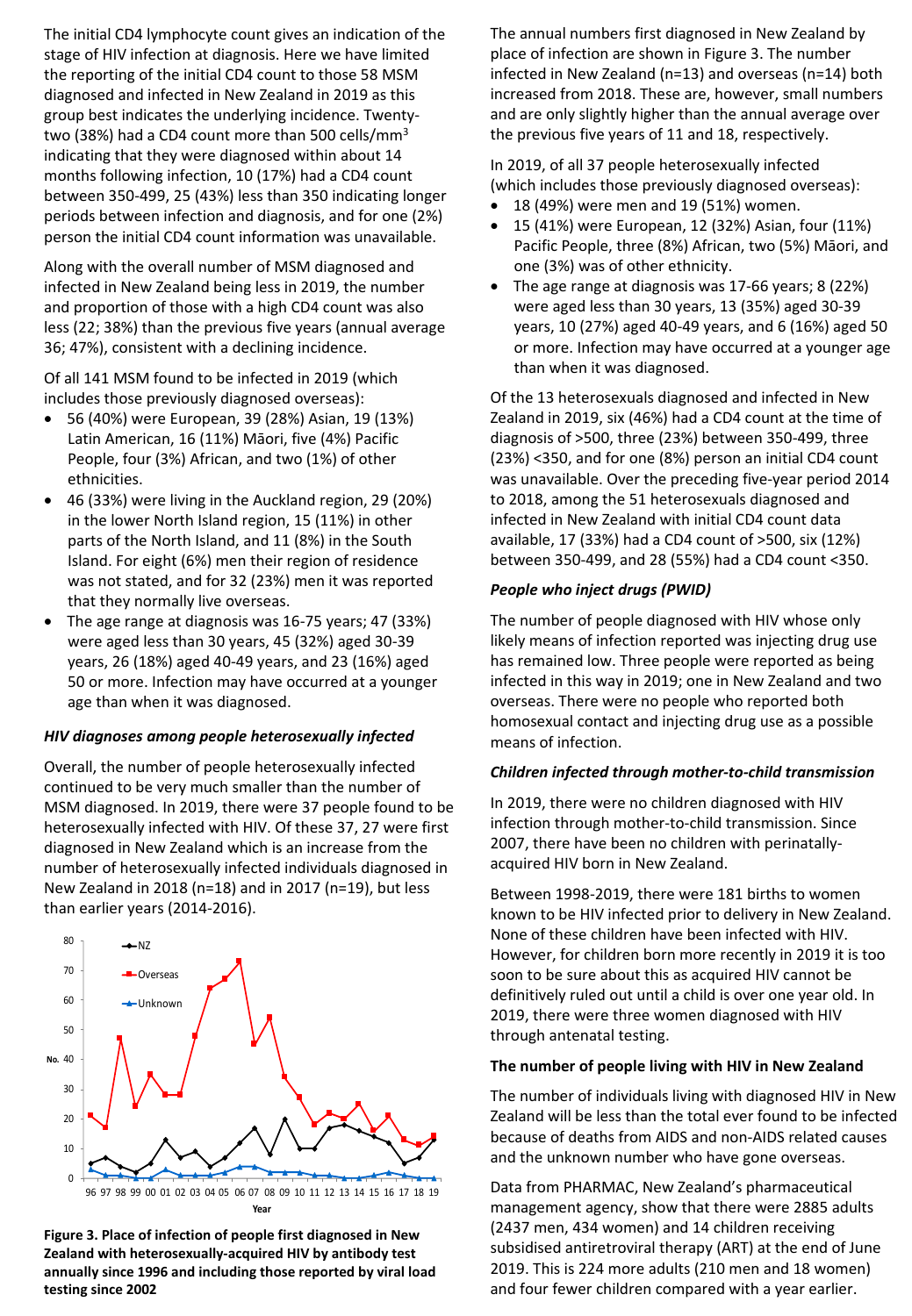### **AIDS Notifications - 2019**

Overall 19 people, 14 men and five women were notified with AIDS in 2019. Of these 19, 10 (53%) were MSM, seven (37%) were infected heterosexually, and for two (10%) people the means of infection was not reported.

Nine (47%) were European, four (21%) Māori, three (16%) Asian, two (11%) Pacific people, and one (5%) African. Thirteen (68%) had their AIDS diagnosis within three months of being diagnosed with HIV and would not have had the opportunity for antiretroviral treatment to control progression of their HIV infection.

One death from AIDS was reported in 2019. It is possible, however, that this number could rise due to delayed reports.

Figure 4 shows the annual number of diagnoses of AIDS by year of diagnosis, and the number of deaths of people who had been notified with AIDS.



Figure 4. Annual number of diagnoses of AIDS and deaths among people notified with AIDS (The number of notifications and deaths for 2019 are expected to rise due to delayed reports)

### **Summary of trends of HIV diagnoses in New Zealand**

### **Gay, bisexual and other men who have sex with men (MSM)**

Gay, bisexual and other men who have sex with men continue to be the most affected by HIV infection in New Zealand, accounting for 76% of all locally acquired HIV diagnoses in 2019.

The number of MSM reported to have been infected in New Zealand has continued to decline since the peak in 2016. The number in 2019 (n=58) was similar to the numbers reported in earlier years (2006 and 2007).

The declining number of diagnoses with evidence of recent HIV infection is consistent with a decrease in incidence among MSM.

A much higher proportion of the MSM reported in 2019 had been previously diagnosed overseas (39%). This has mostly been an increase in the number of Asian and Latin American men. It is important to ensure all people, irrespective of where they are first diagnosed, are engaged with care and on treatment to prevent HIV transmission. 

## *Heterosexual men and women*

The total number of individuals diagnosed with heterosexually-acquired HIV has remained relatively stable with an average of 39 people per year over the past 10 years.

While it appears that the number of heterosexual men and women infected in New Zealand has increased in 2019, the number each year is very small and is therefore subject to year-by-year fluctuations.

Among the heterosexually infected individuals in New Zealand in 2019, half had a CD4 count at the time of diagnosis that was indicative of relatively recent infection.

## **People** who inject drugs

After a greater number of men in 2018 who reported both injecting drug use and homosexual contact as being a possible means of infection, this has not been reported again in 2019. While there continues to be a small number of HIV diagnoses among people whose only likely means of infection is through injecting drug use, HIV prevention needs to continue to be maintained in this high-risk population.

## *Children and pregnant women*

There were no children diagnosed with HIV infection through mother-to-child transmission in 2019. Three women newly diagnosed with HIV in 2019 during pregnancy were able to make treatment and care decisions to decrease the risk of mother-to-child transmission. This highlights the importance of the ante-natal HIV screening programme in reducing both vertical and secondary transmission.